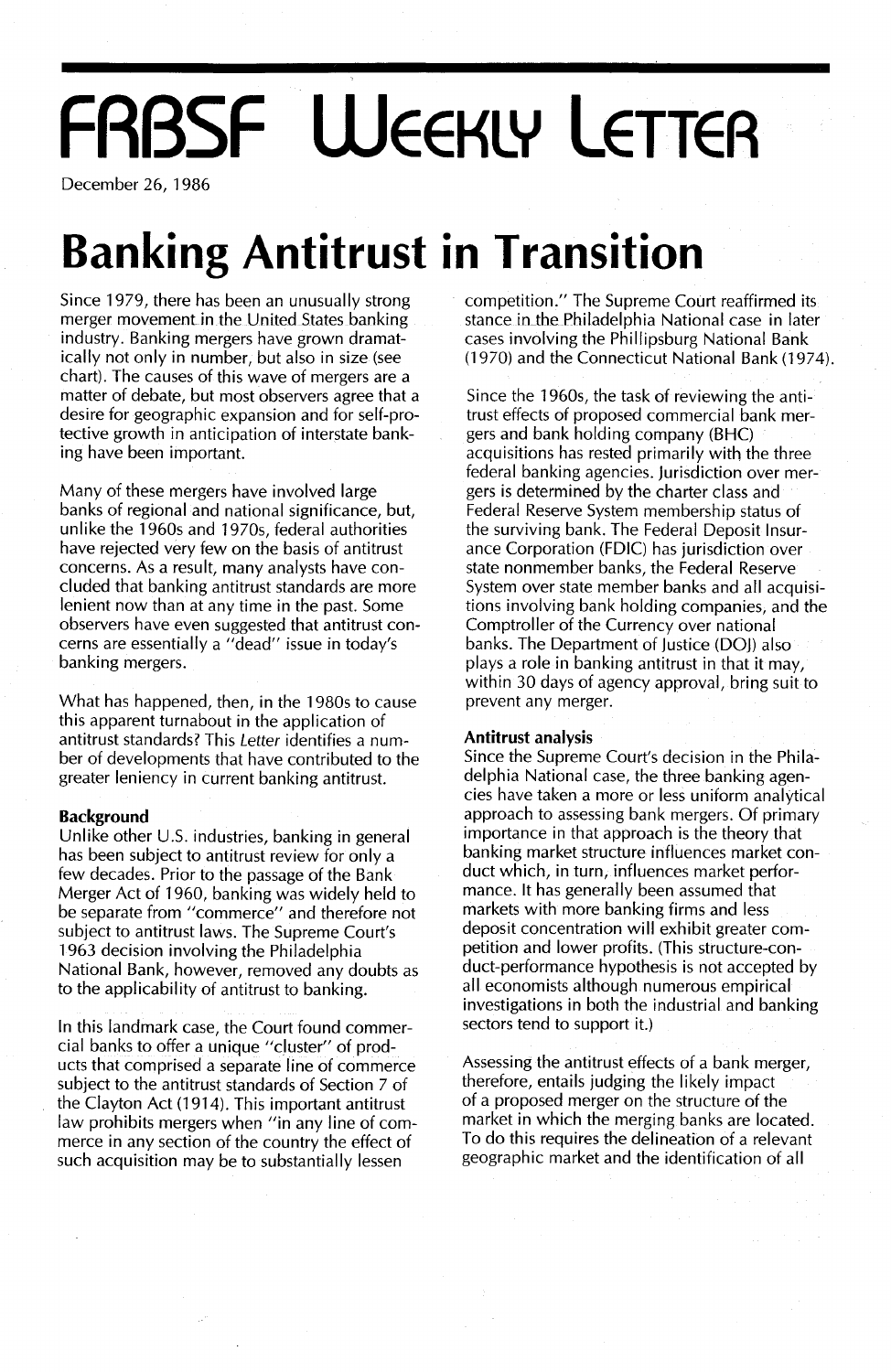## **FRBSF**

commercial banking competitors. So-called "horizontal mergers" occur between banks in the same geographic market and eliminate "existing competition." "Market extension" mergers are those that occur between banks located in separate geographic markets; such mergers may eliminate "potential" or "probable future" competition.

The competitive importance of a bank is generally estimated by its share of market deposits. Thus, horizontal mergers alter market structure and increase a merging bank's market power by combining the bank's deposits with those of a competitor. Similarly, substantial market power can be obtained quickly by a banking firm that wishes to enter a new market and does so via a market extension merger with a leading competitor in the new market. From an antitrust viewpoint, either type of merger may, at times, be undesirable if the banking markets involved are noncompetitive.

#### **What has changed?**

Prior to this decade, it was common for the banking agencies to reject proposed bank mergers and BHC acquisitions for antitrust reasons. Since 1980, legislative changes, judicial rulings, and agency decisions have combined to create a regulatory climate that has produced far fewer rejections of both horizontal and market extension mergers.

On the legislative side, it is difficult to understate the importance of the Depository Institutions Deregulation and Monetary Control Act of 1980 and the Garn-St Germain Act of 1982. These two laws substantially increased the "banking" powers (asset and liability) of thrift institutions and further weakened the much-attacked concept of commercial banking as a separate line of commerce. As a result, the banking agencies and the DOJ have recognized thrift institutions as at least partial competitors of commercial banks. Including thrifts in the competitive framework tends to lead to a new view of market structure as being more atomistic and less concentrated than in the past. Within this new view, horizontal bank mergers now tend to cause fewer objectionable changes in competition.

The inclusion of thrifts as banking competitors has also made it less likely that regulators would reject market extension mergers under existing antitrust laws. Prior to 1980, market extension

bank mergers and BHC acquisitions were disapproved with some regularity. A 1981 ruling by the U.S. Fifth Circuit Court of Appeals, however, changed this by overturning the Federal Reserve's 1980 rejection of two market extension acquisitions in Texas. (In another important 1981 decision, this Court also ruled that no banking acquisition or merger could be denied for competitive reasons unless the merger or acquisition constituted an antitrust violation. Thus, the antitrust standards of the banking agencies cannot be more strict than those of the DOJ.)

Although careful not to invalidate the theory of potential and probable future competition, the Court delineated four specific criteria that would have to be met before a market extension merger could be rejected on antitrust grounds: (1) the target market is operating noncompetitively (i.e., it is highly concentrated), (2) the acquiring firm is a likely entrant (either foothold or *de* novo) into the target market, (3) there are few likely potential entrants, and (4) alternative entry by the acquiring firm would significantly encourage competition in the market structure.

Experience since this ruling has demonstrated that most banking markets are reasonably competitive - that is, not highly concentrated when thrifts are included as banking competitors. This is especially true of states such as California and Florida where thrifts are prevalent. Also, because of the branching powers that thrifts generally enjoy there are almost always more than a "few" potential entrants into any banking market. The number of potential entrants into many banking markets has also increased dramatically because of recent changes in interstate banking laws that now permit entry into local markets by out-of-state firms.

The combined impact of the 1980 and 1982 legislation and the 1981 Fifth Circuit Court ruling on market extension mergers has been significant. No banking agency has denied a market extension merger since 1980.

Agency rulings in merger cases since 1980 have also contributed to more lenient antitrust standards. One such ruling by the Comptroller of the Currency (OCC) in 1984 further expanded the universe of firms that the OCC considers to be competitors to banks. The ruling was made in connection with the approval of a horizontal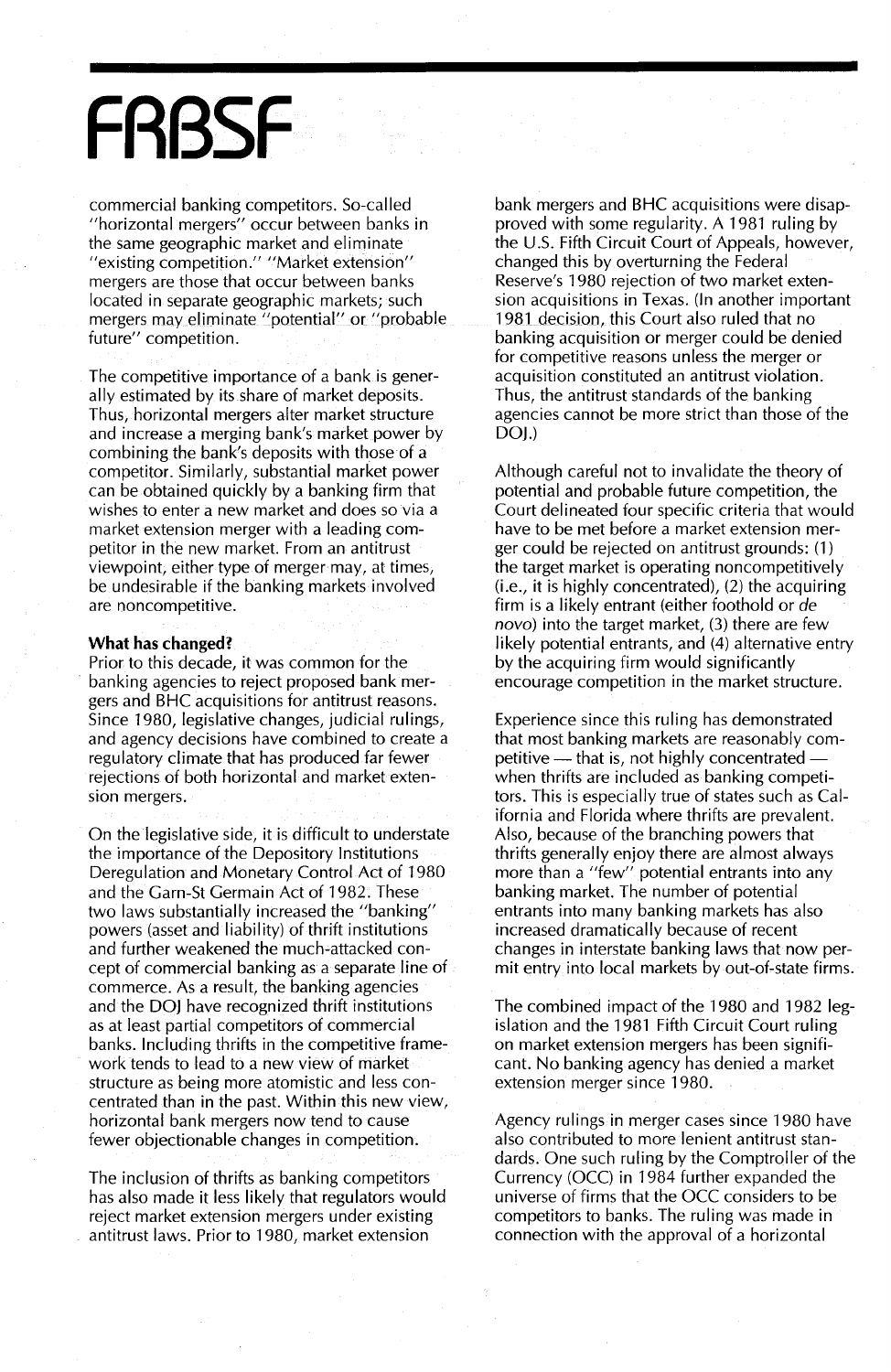

merger of two Pennsylvania banks and gave competitive weight not only to thrifts but also to certain nonbanking firms such as finance companies and brokerage firms - some of which had no physical presence in the relevant geographic market.

Similarly, in 1985 the FDIC adopted new explicit merger guidelines that support the notion of a disaggregated (multiproduct) line of commerce in banking. As a result, future bank mergers decided by the OCC and the FDIC are virtually certain to assign a competitive role for firms traditionally believed to be noncompetitive with banks.

A development unrelated to the line of commerce issue but one that has greatly facilitated bank mergers in the 1980s has been the use of branch and deposit divestitures to eliminate or reduce the negative antitrust effects of certain horizontal mergers. In contrast to the industrial sector, where selective divestitures in mergers have been acceptable for many years, bank regulators have discouraged the use of selective divestitures in bank mergers prior to this decade. Now, proposed mergers between large banking firms that operated in one or more common markets can almost always meet agency standards governing the elimination of existing competition through such divestitures. The banking agencies currently also allow firms to "fine tune" their merger proposals by reducing or eliminating altogether the amount of deposits and assets to be acquired in markets where existing competition is an important issue.

Finally, some observers believe that the Department of Justice also has promoted a climate of leniency toward bank mergers during the 1980s. In addition to indicating (in 1980) that it intended to be more receptive to mergers in general, the DOJ has twice (in 1982 and 1984) revised its horizontal merger guidelines in ways that most observers agree allow more mergers. The DOj's infrequent legal challenges to bank mergers in recent years has underlined the view that the DOJ has become more receptive to bank mergers.

#### Conclusion

The current merger movement in banking is being abetted by antitrust practices and standards that have become significantly more lenient during the 1980s. The current antitrust climate in banking is largely the result of the changing nature of banking and recent legislative, judicial, and agency rulings. One important consequence of these developments has been a retreat from the traditional concept of commercial banking as a separate line of commerce and a leaning toward a view of banking as a multiproduct activity in which numerous types of financial services firms engage. Because of these developments, it appears that existing antitrust laws and standards will not be important constraints on the industry consolidation that is expected to occur as the result of extensive interstate banking.

#### Anthony W. Cyrnak

Opinions expressed in this newsletter do not necessarily reflect the views of the management of the Federal Reserve Bank of San Francisco, or of the Board of Governors of the Federal Reserve System.

Editorial comments may be addressed to the editor (Gregory Tong) or to the author .... Free copies of Federal Reserve publications can be obtained from the Public Information Department, Federal Reserve Bank of San Francisco, P.O. Box 7702, San Francisco 94120. Phone (415) 974-2246.